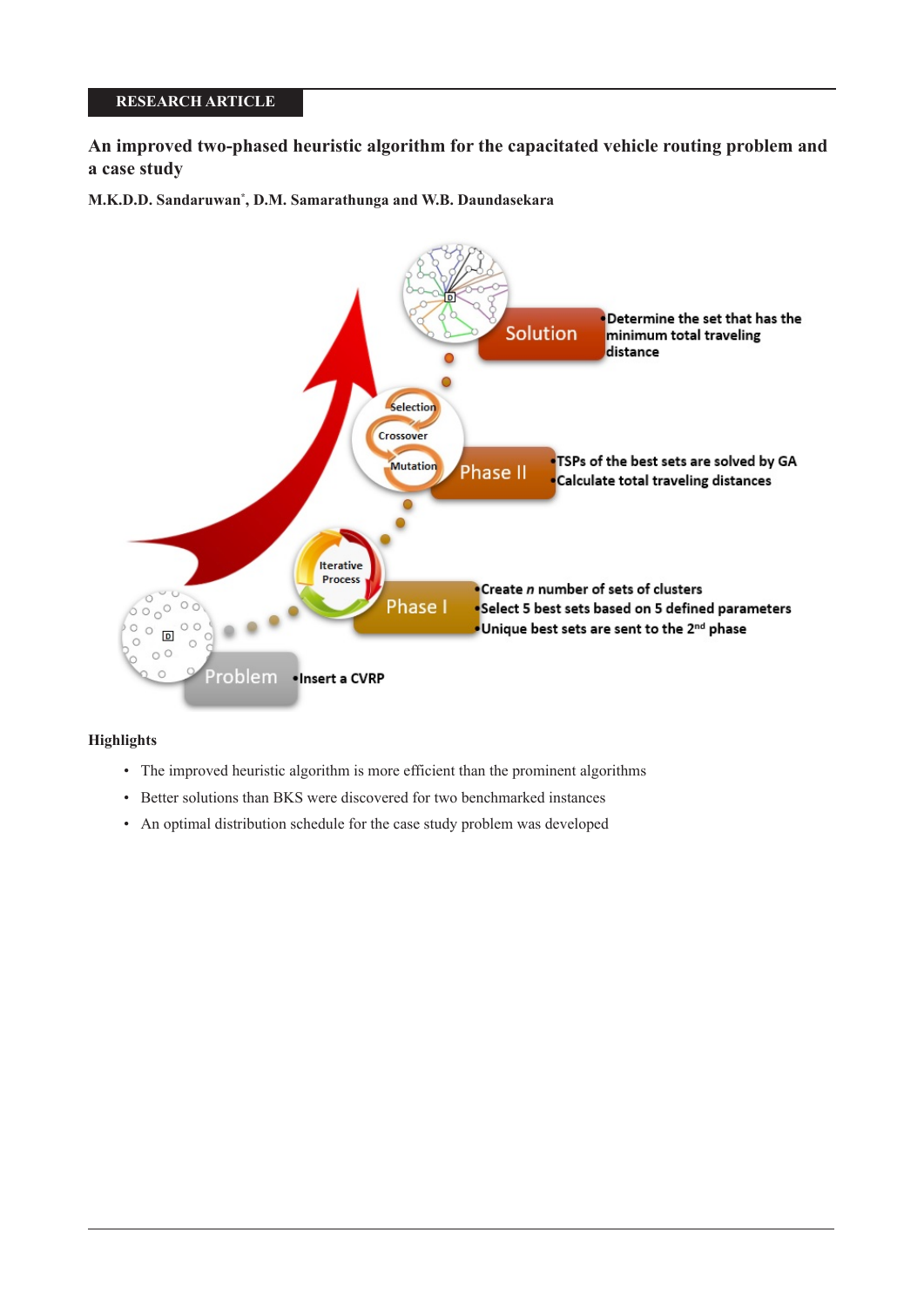## **RESEARCH ARTICLE**

# **An improved two-phased heuristic algorithm for the capacitated vehicle routing problem and a case study**

**M.K.D.D. Sandaruwan1, 2,\*, D.M. Samarathunga3 and W.B. Daundasekara4**

*1 Department of Physical Sciences, Faculty of Applied Sciences, Rajarata University of Sri Lanka, Mihintale, Sri Lanka. 2 Postgraduate Institute of Science, University of Peradeniya, Peradeniya, Sri Lanka. 3 Department of Mathematics, Faculty of Science, University of Ruhuna, Matara, Sri Lanka.*

*4 Department of Mathematics, Faculty of Science, University of Peradeniya, Peradeniya.* 

*Received: 19/10/2019; Accepted: 5/11/2020*

**Abstract:** The Capacitated Vehicle Routing Problem (CVRP) is a special variant of the Vehicle Routing Problem which has been extensively addressed in the literature of Operations Research. Since CVRP is a NP-hard problem, only heuristic algorithms are capable of solving relatively large-scale problems. In this research paper, a new Improved Two-phased Heuristic algorithm is presented for solving CVRP. The Improved Two-phased Heuristic algorithm is comprised of two phases and cluster-first rout-second approach is used. In the first phase, best sets  $(\leq$  five) of clusters are obtained using an iterative procedure based on five parameters. In the second phase, the Traveling Salesman Problem (TSP) of each cluster of the obtained sets of clusters is separately solved by applying the standard Genetic algorithm (GA). Subsequently, the best set of clusters with the minimum total traveling distance is selected as the final solution. The performance of the improved algorithm was compared with three prominent algorithms find in the literature: Efficient Two-phased Heuristic algorithm, Savings algorithm and GA, using thirty well-known benchmarked instances. The computational results of the comparison revealed that the Improved Two-phased Heuristic algorithm finds the least total traveling distance within a reasonable CPU time, compared to the three stated prominent algorithms. To illustrate the proposed algorithm and its applicability, the algorithm was applied for a food manufacturing company located in Sri Lanka. The results showed that there was a significant impact in reducing the transportation cost in distributing the company products by reducing the total traveling distance.

*Keywords:* CVRP; savings algorithm; two-phased heuristic; genetic algorithm; comparison of heuristics.

### **INTRODUCTION**

The Vehicle Routing Problem (VRP) is one of the most studied combinatorial optimization problems in the field of Operations Research. The VRP is directly related to the economically valued sections of almost all the businesses of the current world such as transportation and logistics. In VRP, an optimal set of routes is determined for a fleet of vehicles to satisfy the demands of geographically dispersed customers from one or more depots. Many variants of VRP have been introduced in the literature by imposing additional requirements and operational constraints for the

route construction. A comprehensive literature review on the classification of the VRP was conducted by Hoff *et al*. (Hoff *et al*., 2010). The CVRP is more important among these variants due to the higher practical relevance.

The objective of CVRP is to minimize the total traveling cost which directly depends on the total traveling distance. In the CVRP, all customers have known deterministic demands, the operation is deliveries only, customer locations are known, the capacities of vehicles are identical and based at a single depot. The operational constraints of the CVRP are; each customer is visited exactly once by exactly one vehicle to satisfy the demand, the routes of vehicles are initiated and terminated at the prime depot, and summation of customer demands of each route does not exceed the vehicle capacity.

Since the CVRP was initially formulated (Dantzig and Ramser, 1959), numerous solving techniques have been introduced. Basically, these techniques are classified into exact algorithms, heuristic algorithms, and metaheuristic algorithms. The exact algorithms solve CVRP optimally by examining all the feasible solutions in the search space such as Branch and Bound algorithm (Christofides *et al.*, 1981), and Branch and Cut algorithm (Augerat *et al*., 1995; Lysgaard *et al.*, 2004). The CVRP is a NP-hard problem which means the complexity of the problem grows exponentially as the number of customers increases. Therefore, heuristic and metaheuristic algorithms are generally used to solve CVRP. The heuristic algorithms are reached to a near-optimal solution by examining a limited area of the search space, for examples, Savings algorithm (Clarke and Wright, 1964), Sweep algorithm (Gillett and Miller, 1971), Cluster-first Route-second algorithms (Fisher and Jaikumar, 1981; Sandaruwan *et al*., 2019). The metaheuristic algorithms are mechanisms which iteratively improve a feasible solution of the search space and find a near-optimal solution. These mechanisms can be used to solve many optimization problems by modifying the objective function and constraints accordingly. The GA (Holland, 1995), Tabu Search algorithm (Glover, 1986) and Ant Colony algorithm (Bullnheimer *et al*., 1997) are a few examples for the metaheuristic algorithms.



*\*Corresponding Author's Email:* sandaruwan2211@gmail.com

*https://orcid.org/0000-0001-7260-5066* 

 This article is published under the Creative Commons Attribution License (https://creativecommons.org/licenses/by/4.0/), which permits unrestricted use, distribution, and reproduction in any medium, provided the original work is properly cited.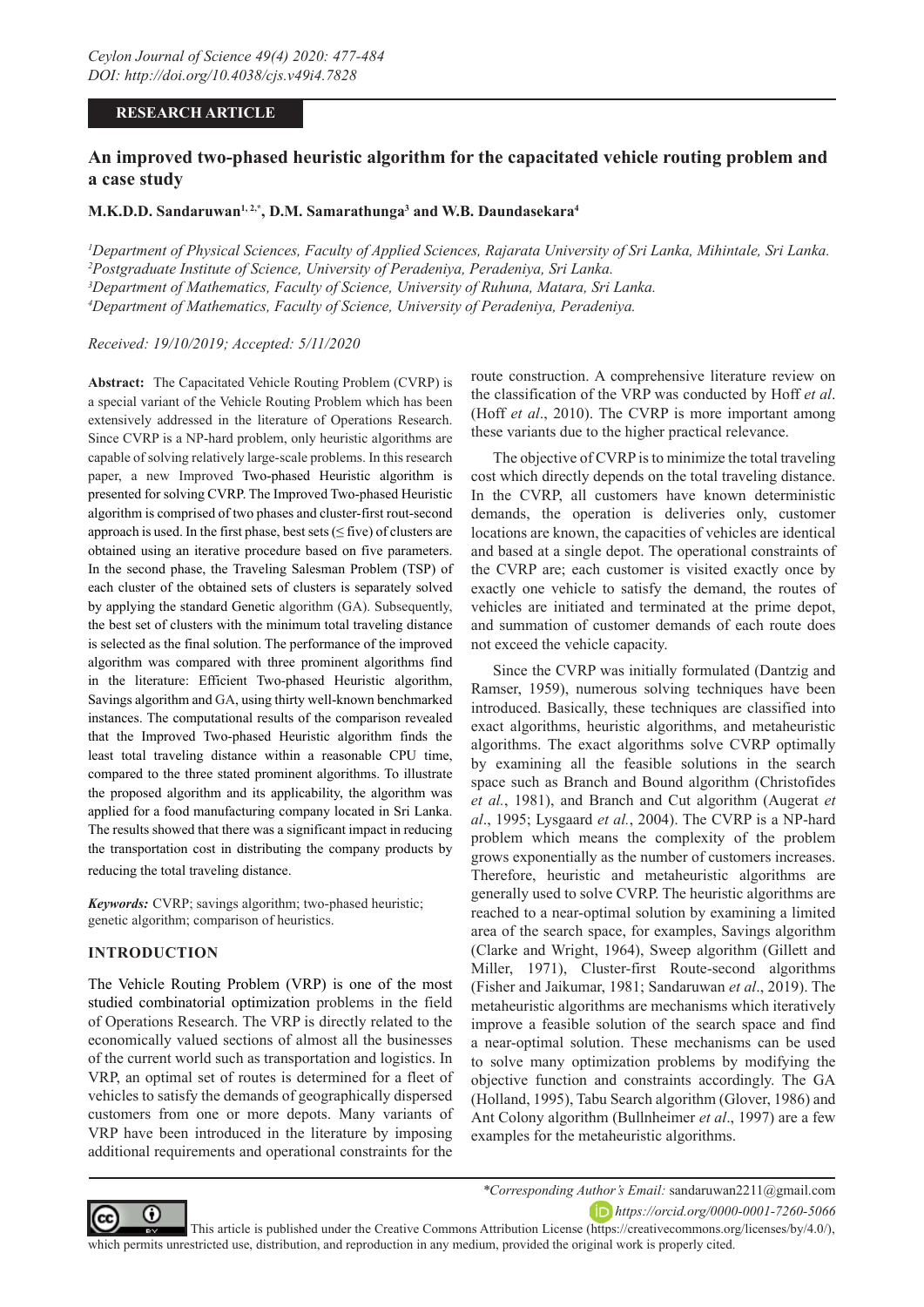In this research paper, an Improved Cluster-first Routesecond Two-phased Heuristic algorithm is presented for solving CVRP and the performance of the presented heuristic algorithm is compared with another three prominent heuristic algorithms find in the literature: Efficient Twophased Heuristic algorithm, Savings algorithm and GA, using thirty well-known benchmarked problem instances. To illustrate the performance of the algorithm, a CVRP of a reputed spices and allied food manufacturing company was considered as a case study.

### **MATERIAL AND METHODS**

#### **Mathematical formulation of the CVRP**

The CVRP can be clearly represented by a weighted directed complete graph. Let  $G = (V, A)$ , where  $V = \{v_1, v_2,$  $..., v_n$ } is a set of vertices that denotes the prime depot and customers, and A is a set of arcs that connects the vertices. For each arc  $(v_i, v_j)$  there is a non-negative associated weight which represents the traveling cost between  $v_i$  and νj . The mathematical model of the CVRP can be expressed as follows:

Minimize

$$
\sum_{r=1}^{p} \sum_{i=1}^{n} \sum_{j=1, i \neq j}^{n} c_{ij} x_{rij}.
$$
 (1)

Subject to

$$
\sum_{r=1}^{P} \sum_{i=1,i \neq j}^{n} x_{rij} = 1, \qquad \forall j \in \{2, ..., n\},
$$
 (2)

$$
\sum_{j=2}^{n} x_{r1j} = 1, \qquad \forall r \in \{1, ..., p\},
$$
 (3)

$$
\sum_{\substack{i=1, i\neq j\\n}}^{n} x_{rij} = \sum_{i=1}^{n} x_{rij}.
$$
\n
$$
\forall j \in \{1, \dots, n\}, r \in \{1, \dots, p\}, (4)
$$

$$
\sum_{i=1} \sum_{j=2, i \neq j} d_j x_{rij} \le Q, \qquad \forall r \in \{1, \dots, p\},\tag{5}
$$

$$
\sum_{r=1}^{N} \sum_{i \in S} \sum_{j \in S, i \neq j} x_{rij} \le |S| - 1, \qquad \forall S \subseteq \{1, \dots, n\},\tag{6}
$$

 $\forall r \in \{1, ..., p\}, i, j \in \{1, ..., n\}, i \neq j,$  (7)  $x_{rij} \in \{0,1\},\$ 

where  $d_i$ : demand of the i<sup>th</sup> customer,

- $c_{ij}$ : the distance between the vertices  $v_i$  and  $v_j$ ,
- $v_1$ : the prime depot,
- Q: the vehicle capacity,

 $x_{\text{ini}}$ : a binary variable which represents the vehicle *r* traverses from  $v_i$  to  $v_j$ .

The expression (1) represents the objective: minimizing the total traveling distance. The constraints, each customer is visited by exactly one vehicle, each vehicle initiates routing from the depot only once, and the number of vehicles arriving and leaving a particular vertex is equal are represented by equations (2) to (4) respectively. The vehicle capacity constraint is represented by the inequality (5) while the sub-tour elimination constraint is ensured by

the inequality (6). The binary variable is stated in (7).

### **Two-phased heuristic algorithms**

In two-phased heuristic algorithms, two separate consecutive phases are used to solve the CVRP. According to the literature, the two-phased heuristic algorithms are categorized into two approaches: route-first cluster-second approach and cluster-first rout-second approach. In the first approach, the first phase is used to create a large-scale TSP route disregarding the constraints of the CVRP. In the second phase, this TSP route is split into feasible vehicle routes. In the second approach, all the customers are clustered into several feasible clusters and subsequently, one of the TSP algorithms is used to construct the actual vehicle routes.

A recently proposed competitive cluster-first routsecond two-phased heuristic algorithm (Sandaruwan *et al*., 2019) was considered for improvements. At the beginning of the considered two-phased heuristic, a distance matrix is formed which contained the distances among all the vertices including the depot. Subsequently, an iterative procedure is used to create *n* (number of customers) number of sets of clusters. In each iteration, all customer vertices are clustered depending on a repeatedly updating distance list without exceeding the vehicle capacity. The sets of clusters may have different number of clusters (*k*). At the end of the first phase, the best set of clusters is selected based on the parameter defined in equation (8):

$$
\sum_{i=1}^{k} \frac{\text{Area of the convex hull of } i^{\text{th}} \text{ cluster}}{\text{Number of vertices in that cluster}} \tag{8}
$$

In the second phase of the algorithm, the GA is separately applied to create the TSP routes of each cluster of the selected best set of clusters. The size of the initial population of the used GA is set to 100. The number of generations and elitism rate are set to 400 and 0.25 respectively. A special procedure is used for creating new generations which consists of three mutation techniques, namely Flip, Swap and Shift instead of standard crossover and mutation operators.

### **The improved two-phased heuristic algorithm**

In the improved two-phased heuristic algorithm, several enhancements were made to both phases of the aforementioned two-phased heuristic algorithm. The same method is used to construct *n* number of sets of feasible clusters at the beginning of the first phase in the improved algorithm. Then five parameters, including the parameter defined above by (8), are evaluated for each and every set of feasible clusters. The new four parameters are stated from  $(9)$  to  $(12)$  as follows: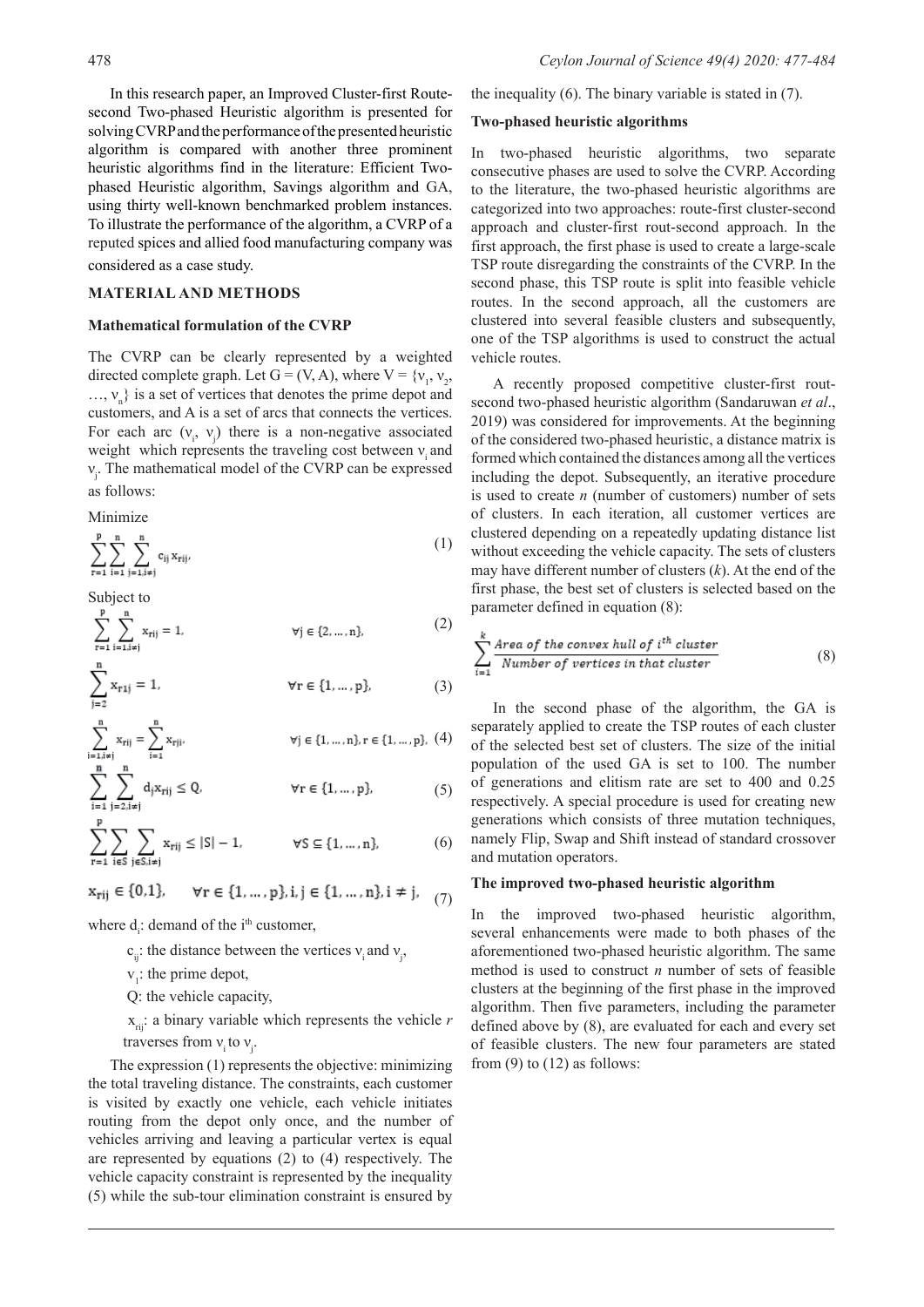| $\sum$ Area of the convex hull of i <sup>th</sup> cluster<br>$i = 1$                                                                                                 | (9)  |
|----------------------------------------------------------------------------------------------------------------------------------------------------------------------|------|
| Area of the convex hull of i <sup>th</sup> cluster<br>$\frac{1}{i}$ Total demand of the vertices in that cluster                                                     | (10) |
| Mean distance of vertices in the i <sup>th</sup> cluster from the centroid of that cluster<br>$i = 1$                                                                | (11) |
| $\hat{\nabla}$ Mean distance of vertices in the i <sup>th</sup> cluster from the centroid of that cluster<br>Total demand of the vertices in that cluster<br>$i = 1$ | (12) |
| Set parameters<br>Generate an initial population                                                                                                                     |      |

|    | 3. While stopping criteria is reached                |  |  |  |  |  |  |  |  |  |
|----|------------------------------------------------------|--|--|--|--|--|--|--|--|--|
| 4. | Evaluate fitness of population members               |  |  |  |  |  |  |  |  |  |
| 5. | Select individuals according to their fitness values |  |  |  |  |  |  |  |  |  |
| 6. | Perform crossover to create new offspring            |  |  |  |  |  |  |  |  |  |
| 7. | Mutate the new offspring with mutation probability   |  |  |  |  |  |  |  |  |  |
| 8. | Add the new offspring to the new population          |  |  |  |  |  |  |  |  |  |
|    | End while                                            |  |  |  |  |  |  |  |  |  |

**Figure 1:** The pseudocode of the standard GA.

At the end of the first phase, the five best sets of clusters are selected with regard to the above five parameters such that each set of clusters corresponds to a minimum value of the five parameters. Several parameters may take the minimum value for a selected set of clusters. Therefore, the unique sets of clusters are chosen from the five selected best sets and initiate the second phase of the heuristic.

In the second phase of the Improved Heuristic algorithm, only the chosen best unique sets of clusters ( $\leq$ 5) are considered. The TSP of each cluster is separately solved by applying the standard GA and the total traveling distance of each unique best set of clusters is evaluated. The pseudocode of the standard GA is mentioned in Figure 1. Then the set of clusters that has the minimum total traveling distance is selected as the final solution for the considered CVRP. The used configurations of the GA to solve the TSP are briefly explained here: The population size is set to 100 and the Tournament Selection is used as the selection operator of the Genetic algorithm with tournament size 4. The well-known Ordered Crossover operator is applied to generate new offspring. The Swap mutation operator is applied under the mutation probability 0.9. The best 10% chromosomes of the current population are directly sent to the next generation without any change (Elitism rate  $= 0.1$ ). The stopping criterion is reaching 1000 number of generations or fitness value is not improved within 300 number of generations.

Since four additional parameters are evaluated in the first phase and the GA is applied to solve TSP of more than one set of clusters in the second phase of the improved heuristic algorithm, more CPU time is consumed by the improved heuristic algorithm than the original algorithm for solving CVRP. And also, the lower boundary of the solution generated by the Improved Heuristic algorithm is the optimal solution of the original heuristic algorithm.

## **The Clarke and Wright heuristic algorithm (Savings algorithm)**

In the literature, the Clarke and Wright heuristic is the most frequently used algorithm for solving CVRP (Clarke and Wright, 1964). This heuristic is widely known as 'Savings algorithm' due to the fact that the heuristic is based on the notion of saving distance. The heuristic is initiated with an infeasible solution in which each customer is served by a separate vehicle which means *n* vehicles are used to serve *n* customers. Subsequently, saving distances  $S<sub>ii</sub>$  are calculated by the equation (13) for each pair of customers *i* and *j*,  $i \neq$ *j*, where the cost of traveling between customers *i* and *j* is represented by  $C_{ii}$ .

$$
S_{ij} = C_{i0} + C_{0j} - C_{ij}
$$
 (13)

Then customer pairs are arranged in descending order of the saving distances and merging starts from the top. Two routes are merged if *i* and *j* are belonging to separate routes, subject to the vehicle capacity is not exceeded and, either *i* or *j* is the first or last customer on their routes. In the literature, there are two versions of the heuristic: Parallel version and Sequential version. In the Sequential version, the same route is expanded until no more merging is feasible but in the Parallel version the highest saving yielding pair is always merged. According to the literature, the Parallel version of the Clarke and Wright heuristic is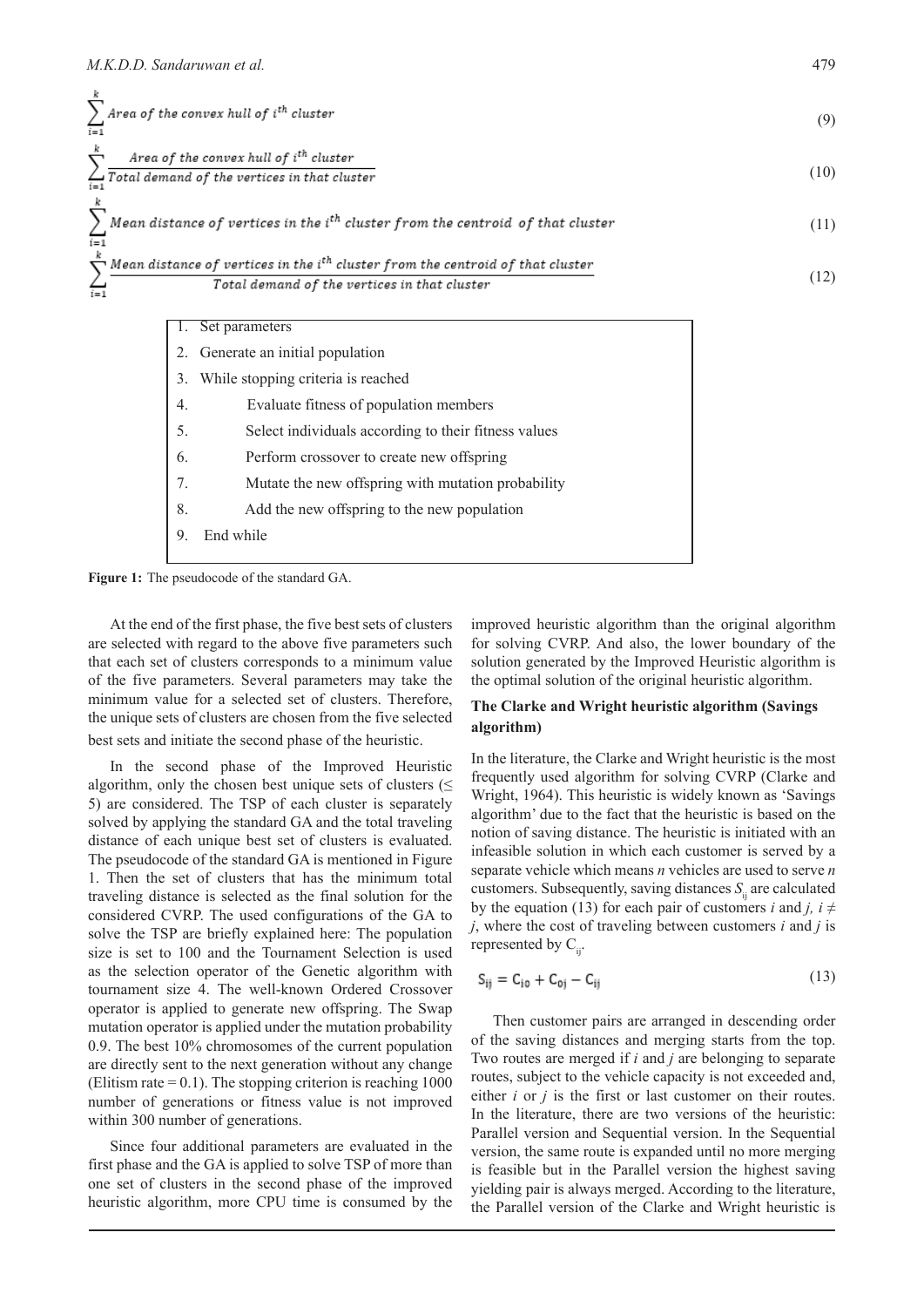more efficient (Volna and Kotyrba, 2016). Therefore, the Parallel version of the Clarke and Wright heuristic is used for this study.

## **The genetic algorithm**

Among the various available metaheuristic algorithms for solving NP-hard optimization problems in the literature, the GA is considered to be more prominent and extensively used. The GA was derived based on the Charles Darwin's theory of biological evolution (Holland, 1995). The parameters and other configurations used for the GA to solve the CVRP are the same as the GA in the second phase of the Improved Heuristic which is applied to solve the TSP, except the following changes: The well-known Partially Mapped Crossover operator is applied to generate new offspring instead of the Ordered Crossover. The mutation probability is changed to 0.5 and the stopping criterion is

changed to 5000 number of generations or fitness value does not improve within 500 number of generations. The fitness function and the operational constraints are changed accordingly.

## **The case study**

The distribution schedule of a prominent Sri Lankan manufacturing company of spices and allied products was considered as a case study. The main manufacturing plant of the company is located in the Southern Province of Sri Lanka and it has 81 sub-distribution centers that are widely spread across the country. The demands of all the sub-distribution centers are obtained by the Logistics Department of the company and it schedules the weekly distribution routes. The transportation cost of this CVRP mainly depends on the total traveling distance. The company has a fleet of mini trucks, each having a capacity of 3,500

**Table 1:** Weekly predefined demands of the sub-distribution centers.

| $\mathbf{N}\mathbf{0}$ | Center            | <b>Demand</b> | $\mathbf{N}\mathbf{0}$ | Center         | <b>Demand</b> | N <sub>0</sub> | Center            | <b>Demand</b> |
|------------------------|-------------------|---------------|------------------------|----------------|---------------|----------------|-------------------|---------------|
| 1                      | Matara            | $\theta$      | 28                     | Thissamaharama | 1610.04       | 55             | Walapane          | 1495.6        |
| 2                      | Katunayaka        | 625.8         | 29                     | Alawwa         | 704.56        | 56             | Peradeniya        | 1345.61       |
| 3                      | Divulapiyiya      | 765.12        | 30                     | Kegalle        | 960.88        | 57             | Welimada          | 1199.4        |
| $\overline{4}$         | Mirigama          | 1103.76       | 31                     | Mawanella      | 1080.14       | 58             | Badulla           | 1369.48       |
| 5                      | Gampaha           | 1061.26       | 32                     | Kandy          | 943.47        | 59             | Passara           | 1134.86       |
| 6                      | Kalaniya          | 1373.88       | 33                     | Digana         | 1111.52       | 60             | Mawathagama       | 512.4         |
| 7                      | Homagama          | 1439.08       | 34                     | Gampola        | 939.25        | 61             | Yatiyanthota      | 693.15        |
| 8                      | Piliyandala       | 1878.58       | 35                     | Ruwanwella     | 530.11        | 62             | Pannala           | 723.08        |
| 9                      | Panadura          | 1256.14       | 36                     | Hatton         | 2671.52       | 63             | Negambo           | 620.15        |
| 10                     | Horana            | 857.56        | 37                     | Kuruwita       | 613.73        | 64             | Borella           | 1075.28       |
| 11                     | Kaluthara         | 675.07        | 38                     | Ratnapura      | 1111.89       | 65             | Maradana          | 548.69        |
| 12                     | Mathugama         | 867.67        | 39                     | Balngoda       | 1391.83       | 66             | Anuradhapura      | 703.85        |
| 13                     | Awissawella       | 790.3         | 40                     | Godakawela     | 1138.58       | 67             | Eppawala          | 622.72        |
| 14                     | Ambalangoda       | 1250.66       | 41                     | Embilipitiya   | 1436.76       | 68             | Higurakgoda       | 847.19        |
| 15                     | Elpitiya          | 147.78        | 42                     | Dankotuwa      | 834.69        | 69             | Kurunegala        | 408.16        |
| 16                     | Neluwa            | 842.2         | 43                     | Ahangama       | 1448.5        | 70             | Matale            | 1019.3        |
| 17                     | Baddegama         | 724.72        | 44                     | Kiridiwela     | 1515.95       | 71             | Polonnaruwa       | 964.61        |
| 18                     | Deniyaya          | 1335.38       | 45                     | Wattala        | 333.31        | 72             | Thabuttegama      | 533.19        |
| 19                     | Urubokka          | 731.02        | 46                     | Maharagama     | 1121.82       | 73             | Trincomale        | 837.91        |
| 20                     | Akuressa          | 1019.83       | 47                     | Mahiyanganaya  | 2270.21       | 74             | Vavuniya          | 550.76        |
| 21                     | Weligama          | 1066.09       | 48                     | Ampara         | 1805.25       | 75             | Chilaw            | 582.31        |
| 22                     | Kaburupitiya      | 1256.83       | 49                     | Meegoda        | 788.14        | 76             | Dambulla          | 828.74        |
| 23                     | Walasmulla        | 1177          | 50                     | Monaragala     | 1986.85       | 77             | Galenbinduna-wewa | 472.63        |
| 24                     | <b>Beliatta</b>   | 817.75        | 51                     | Biyagama       | 750.89        | 78             | Ambanpola         | 449.85        |
| 25                     | Dikwalle          | 670.25        | 52                     | Bandarawela    | 1818.84       | 79             | Jaffna            | 1461.2        |
| 26                     | Agunukola-palassa | 428.34        | 53                     | Wellawaya      | 1430.38       | 80             | Wariyapola        | 49.37         |
| 27                     | Ambalanthota      | 1193.32       | 54                     | Kaduwela       | 780.3         | 81             | Puttalama         | 457.33        |
|                        |                   |               |                        |                |               | 82             | Padaviya          | 244.14        |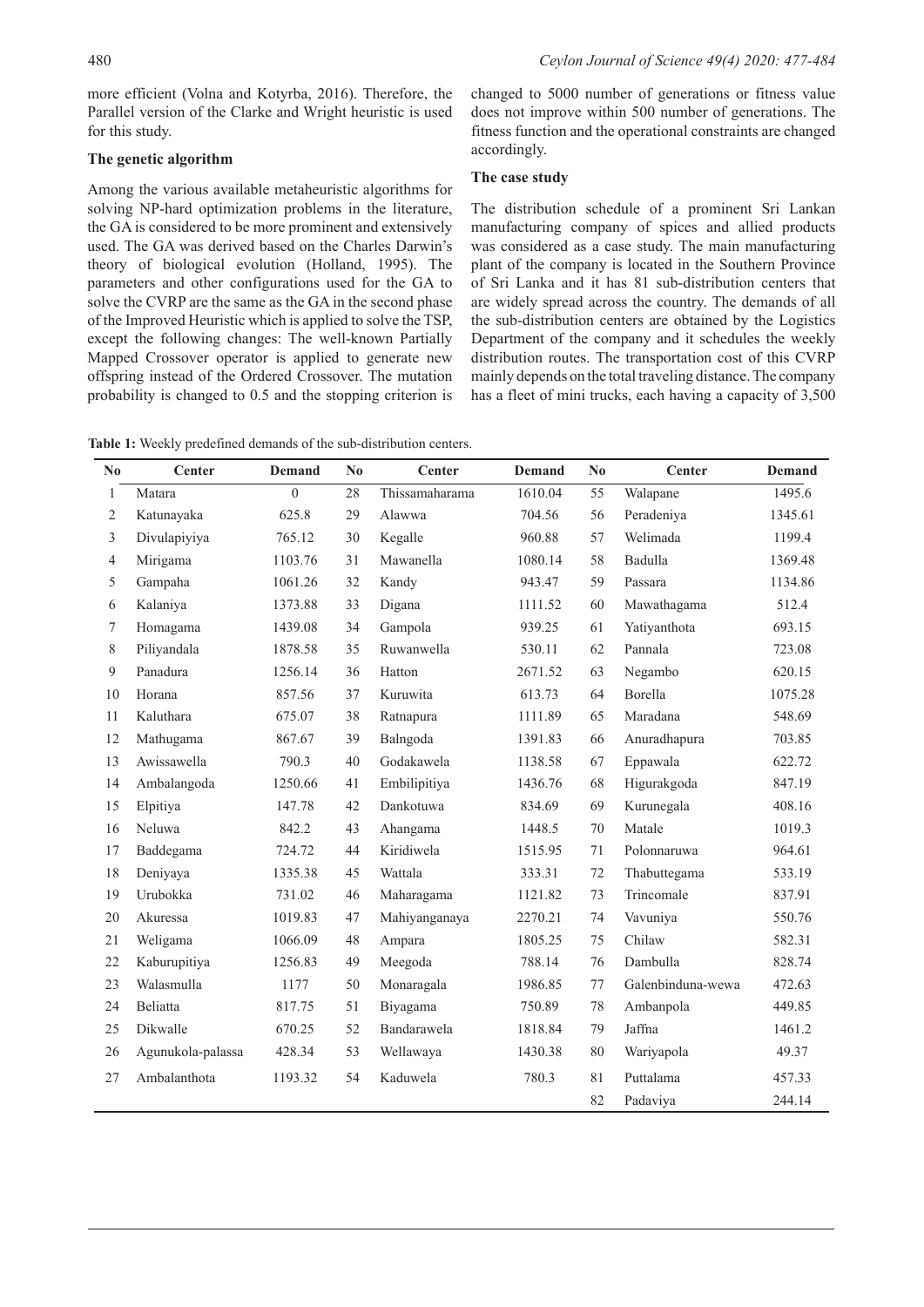#### *M.K.D.D. Sandaruwan et al.* 481

kg, to distribute the products which are assigned multiple trips in a week to satisfy the demands. For this study, demands of all the sub-distribution centers of a particular week, and the geographical locations of the distribution centers and the manufacturing plant were obtained from the Logistics Department of the company. The distances between all vertices were obtained from Google Maps. The predefined demands of the sub-distribution centers and the reference numbers are exhibited in the Table 1.

The objective of this case study was to determine a better distribution schedule to satisfy the weekly demands of all the sub-distribution centers while minimizing the total traveling distance.

### **RESULTS AND DISCUSSION**

#### **The performance comparison**

To compare the performance of the Improved Two-Phased Heuristic algorithm with the prominent heuristic algorithms find in the literature for solving the CVRP, thirty wellknown benchmarked problem instances (22 instances of Augerat *et al*. 1995 and 8 instances of Christofides and Eilon 1969) were considered. All the used benchmarked problem instances and their Best-Known Solutions (BKS) are available online at Capacitated Vehicle Routing Problem Library (CVRPLIB) ("CVRPLIB - All Instances", n.d.). Subsequently, all four heuristic algorithms including the Improved Two-Phased Heuristic algorithm were implemented in MATLAB 2014a (8.3.0.532) environment and run on a 1.60 GHz Intel Core i5 with 8.0 GB of RAM computer with the previously mentioned configurations. All the benchmarked problem instances were solved by applying these four heuristic algorithms. The total traveling distance, the CPU time required for execution and Relative Percentage Deviation (RPD) of the four heuristic algorithms for solving each benchmarked problem instance are presented in the following Table 2:

To compare the significance of the optimal total traveling distances obtained by the considered four algorithms, a oneway ANOVA test ( $\alpha$  = 0.05) was conducted by using RPD values. The results of the one-way ANOVA test revealed that there is a significant difference ( $p = 0.026$ ). Therefore, the Fisher's Least Significant Difference (LSD) test was applied to perform the pairwise comparisons among the algorithms. The results of the Fisher's LSD test are shown in the Figure 2.

According to the results of the Fisher's LSD test, the optimal solutions reached by the Improved Two-Phased Heuristic is significantly better than the solutions found by the GA ( $p = 0.005$ ) and the Savings algorithm ( $p =$ 0.038). According to the results of the Fisher's LSD test, the difference between the Two-phased Heuristic and the Improved Two-phased Heuristic is not statistically significant ( $p = 0.357$ ). But, when comparing the obtained total traveling distance for each benchmarked problem instance alone as it is seen in Table 2, better optimal solutions are found by the Improved Two-phased Heuristic for 15 out of 30 instances which are highlighted in the Table 2 and for the remaining 15 instances, both algorithms have

reached to the same near-optimal solutions. Therefore, from the optimal solutions point of view, the Improved Two-phased Heuristic algorithm has performed better than the counter three algorithms considered in the study.

For each algorithm, a line graph of CPU time against 30 benchmarked problem instances is given in the Figure 3 below. The line graph exhibits that marginally more CPU time is consumed by the Improved Heuristic algorithm than the original Two-phased Heuristic and Savings algorithms. However, when compared to the CPU time consumed by the GA, the Improved Heuristic algorithm is moderately better.

Moreover, Table 2 shows that there are three negative values for RPD correspond to problem instance P-n22-k8 and E-n30-k3 which indicate that the related solutions have reached better solutions than the BKS. Therefore, in this study, the BKS of the benchmarked problem instances P-n22-k8 and E-n30-k3 are improved to 588.79 and 520.20 units respectively.

#### **The case study**

To illustrate the proposed Improved Two-phased Heuristic algorithm and its applicability, the distribution schedule of a reputed food manufacturing company was considered as a case study. The considered case study problem was solved by applying the aforementioned four heuristic algorithms separately. As the solution of each heuristic algorithm: set of routes, corresponding load and distance of the routes, total traveling distance, number of required vehicles and CPU time taken for the execution were observed. The summary of the results obtained by all four heuristic algorithms is stated in Table 3.

The main objective of the considered CVRP is to minimize the total traveling distance of the weekly distribution schedule. According to the Table 3, the minimum total traveling distance (10567 km) was determined by the Improved Two-phased Heuristic algorithm. Compared to the GA, less CPU time was consumed by the improved algorithm and requires 26 vehicles to distribute the products to all the sub-distribution centers. The details of the routes generated by the improved algorithm are exhibited in Table 4. In the table, routes are denoted by reference numbers of the sub-distribution centers which represent the sequence of routing, where number 1 referred to the manufacturing plant.

The solutions found by the heuristic algorithms clearly show that the manufacturing company prepares the distribution schedule not using any logical or analytical reasoning, but based only on its experience. The optimum distribution schedule generated by the improved heuristic algorithm has proven that the total traveling distance for distributing the manufactured products of the company to the sub-distribution centers is significantly reduced. In addition, the proposed algorithm has simplified and eased the process of preparing the weekly distribution schedules of the company.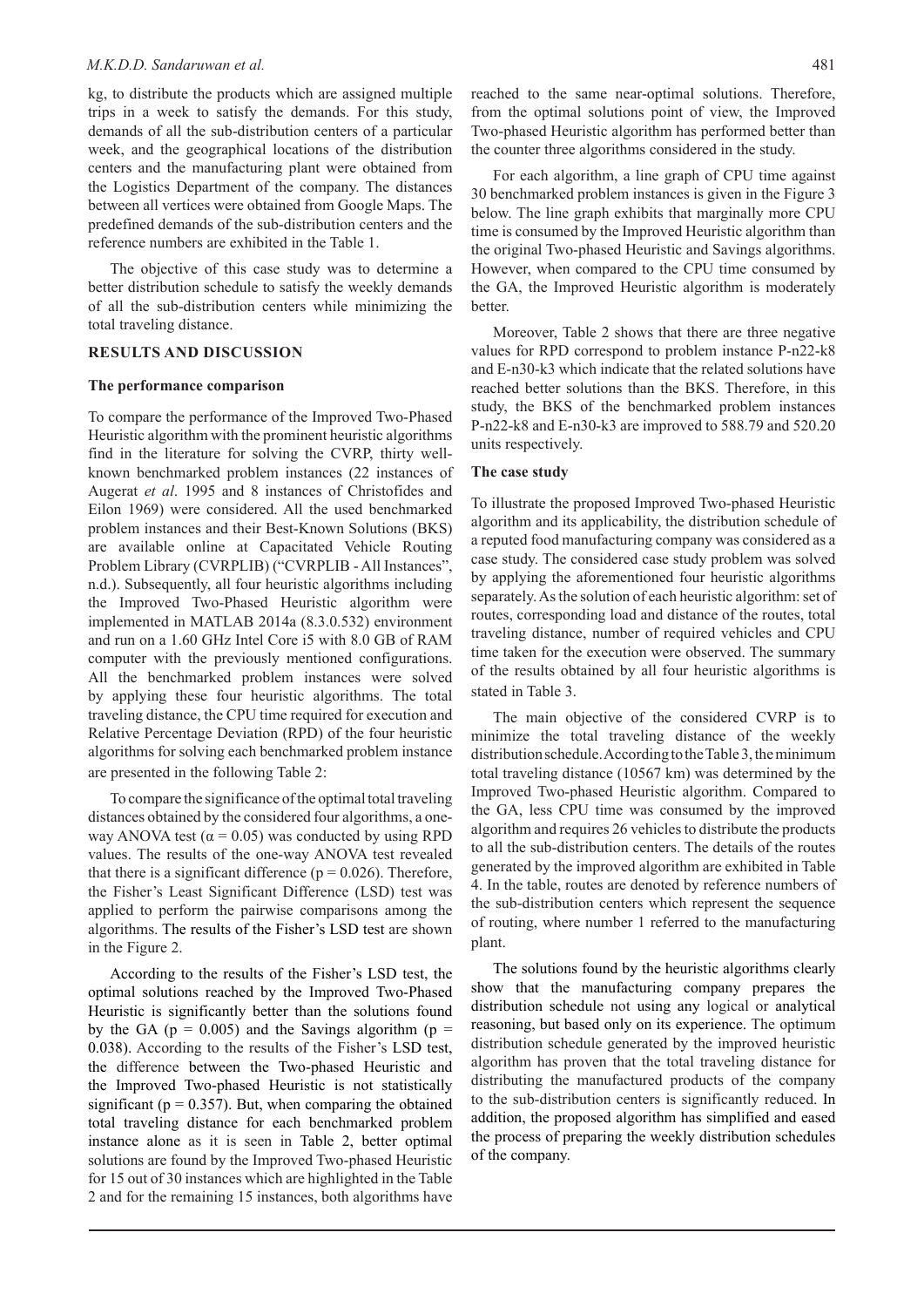| Heuristic<br><b>CPU</b><br><b>RPD</b><br><b>Total</b><br><b>CPU</b><br><b>RPD</b><br><b>CPU</b><br><b>RPD</b><br><b>Total</b><br><b>Total</b><br><b>Total</b><br><b>CPU</b><br>traveling<br>(%)<br>(%)<br>(%)<br>time<br>traveling<br>Time<br>traveling<br>time<br>traveling<br>$(\%)$<br>time<br>distance<br>distance<br>distance<br>(s)<br>(s)<br>(s)<br>distance<br>(s)<br>$P-n16-k8$<br>492.28<br>1.35<br>492.28<br>5.56<br>478.77<br>6.39<br>97.20<br>0.30<br>450<br>9.40<br>9.40<br>0.03<br>451.34<br>$\mathbf{1}$<br>$\overline{2}$<br>$P-n19-k2$<br>212<br>252.19<br>0.5<br>18.96<br>229.91<br>3.45<br>248.85<br>0.04<br>17.38<br>212.66<br>59.36<br>0.31<br>8.45<br>3<br>$P-n20-k2$<br>216<br>218.31<br>0.36<br>1.07<br>218.31<br>1.41<br>1.07<br>252.79<br>0.04<br>17.03<br>217.42<br>85.59<br>0.66<br>2.79<br>0.81<br>19.98<br>0.81<br>$\overline{\mathbf{4}}$<br>$P-n21-k2$<br>211<br>212.71<br>0.36<br>0.81<br>212.71<br>253.16<br>0.05<br>212.71<br>121.89<br>0.87<br>5<br>$P-n22-k2$<br>216<br>217.85<br>0.36<br>0.86<br>217.85<br>2.75<br>0.86<br>260.53<br>0.06<br>20.62<br>217.87<br>92.68<br>6<br>$P-n22-k8$<br>603<br>724.51<br>1.67<br>20.15<br>689.71<br>13.01<br>14.38<br>590.62<br>0.05<br>$-2.05$<br>588.79<br>118.15<br>$-2.36$<br>$\overline{7}$<br>E-n22-k4<br>385.29<br>5.84<br>2.74<br>3.67<br>0.07<br>375<br>0.66<br>2.74<br>385.29<br>388.77<br>0.08<br>375.28<br>150.36<br>8<br>$E-n23-k3$<br>569<br>592.87<br>0.51<br>4.20<br>581.04<br>3.96<br>2.12<br>660.93<br>0.07<br>16.16<br>643.95<br>60.90<br>9<br>$E-n30-k3$<br>534<br>613.68<br>0.68<br>14.92<br>563.77<br>9.84<br>5.57<br>603.40<br>0.14<br>13.00<br>520.20<br>126.93<br>$-2.58$<br>10<br>$P-n40-k5$<br>458<br>511.60<br>0.88<br>11.70<br>511.60<br>11.70<br>507.05<br>10.71<br>493.76<br>272.05<br>7.81<br>6.68<br>0.35<br>11<br>$P-n45-k5$<br>510<br>526.74<br>0.91<br>3.28<br>526.74<br>3.47<br>3.28<br>572.78<br>0.56<br>12.31<br>619.76<br>121.24<br>21.52<br>9.19<br>7.87<br>9.07<br>240.89<br>9.45<br>12<br>$P-n50-k7$<br>554<br>597.58<br>1.25<br>7.87<br>597.58<br>604.25<br>0.88<br>606.37<br>22.98<br>676.16<br>13<br>$P-n50-k8$<br>631<br>747.50<br>1.54<br>18.46<br>683.63<br>8.34<br>0.90<br>7.16<br>702.63<br>233.65<br>11.35<br>6.30<br>10.71<br>14<br>$P-n50-k10$<br>696<br>753.99<br>1.85<br>8.33<br>753.99<br>13.40<br>8.33<br>739.84<br>0.86<br>770.53<br>302.37<br>15<br>$P-n51-k10$<br>741<br>839.24<br>2.02<br>798.93<br>7.82<br>776.10<br>4.74<br>827.44<br>302.99<br>11.67<br>13.26<br>21.40<br>1.03<br>607.64<br>16<br>$E-n51-k5$<br>521<br>609.06<br>1.1<br>16.90<br>7.42<br>650.36<br>24.83<br>591.05<br>308.09<br>13.44<br>16.63<br>1.11<br>17<br>$P-n55-k7$<br>616.12<br>1.3<br>9.29<br>8.21<br>629.27<br>1.59<br>10.79<br>719.45<br>26.66<br>568<br>8.47<br>614.62<br>221.81<br>18<br>$P-n55-k8$<br>588<br>623.66<br>1.28<br>6.06<br>607.26<br>14.49<br>3.28<br>630.77<br>1.53<br>7.27<br>639.64<br>306.77<br>8.78<br>19<br>694<br>$P - n55 - k10$<br>738.54<br>1.74<br>6.42<br>738.54<br>12.91<br>6.42<br>746.76<br>1.38<br>7.60<br>784.79<br>322.90<br>13.08<br>8.50<br>20<br>$P-n60-k10$<br>744<br>822.94<br>1.82<br>10.61<br>822.94<br>19.80<br>10.61<br>807.25<br>2.47<br>891.45<br>305.17<br>19.82<br>$P-n60-k15$<br>1097.09<br>2.83<br>20.97<br>10.70<br>1005.54<br>3.88<br>9.57<br>21<br>968<br>13.34<br>1071.57<br>2.46<br>1060.65<br>303.04<br>22<br>$P-n65-k10$<br>792<br>939.71<br>1.98<br>18.65<br>858.13<br>13.67<br>8.35<br>839.48<br>2.37<br>6.00<br>922.45<br>297.45<br>23<br>918.68<br>$P-n70-k10$<br>827<br>925.61<br>2.04<br>11.92<br>35.58<br>11.09<br>888.27<br>3.32<br>7.41<br>961.40<br>315.33<br>16.25<br>24<br>P-n76-k4<br>593<br>638.91<br>1.08<br>7.74<br>638.91<br>12.99<br>7.74<br>792.13<br>4.63<br>33.58<br>714.07<br>310.66<br>20.42<br>26.34<br>44.23<br>25<br>$P-n76-k5$<br>627<br>726.67<br>1.38<br>15.90<br>723.21<br>7.95<br>15.35<br>792.13<br>4.54<br>904.30<br>242.76<br>682<br>747.40<br>1.5<br>747.40<br>14.51<br>9.59<br>799.11<br>270.27<br>24.87<br>26<br>$E-n76-k7$<br>9.59<br>5.13<br>17.17<br>851.58<br>9.21<br>827.11<br>905.17<br>27<br>$E-n76-k8$<br>735<br>855.10<br>1.65<br>16.34<br>802.68<br>10.88<br>5.13<br>12.53<br>307.32<br>23.15<br>28<br>$E-n76-k14$<br>1021<br>1098.54<br>2.69<br>7.59<br>1098.54<br>29.36<br>7.59<br>1086.34<br>5.68<br>6.40<br>1180.55<br>313.55<br>15.63<br>29<br>P-n101-k4<br>681<br>752.88<br>1.49<br>10.56<br>745.18<br>6.71<br>9.42<br>926.98<br>36.12<br>1125.02<br>306.87<br>65.20<br>15.51 | N <sub>0</sub> | <b>Instance</b> | <b>BKS</b> | <b>Two-Phased Heuristic</b> |      |       | <b>Improved Two-Phased</b> |       | <b>Savings Algorithm</b> |         |       | <b>Genetic Algorithm</b> |         |        |            |
|------------------------------------------------------------------------------------------------------------------------------------------------------------------------------------------------------------------------------------------------------------------------------------------------------------------------------------------------------------------------------------------------------------------------------------------------------------------------------------------------------------------------------------------------------------------------------------------------------------------------------------------------------------------------------------------------------------------------------------------------------------------------------------------------------------------------------------------------------------------------------------------------------------------------------------------------------------------------------------------------------------------------------------------------------------------------------------------------------------------------------------------------------------------------------------------------------------------------------------------------------------------------------------------------------------------------------------------------------------------------------------------------------------------------------------------------------------------------------------------------------------------------------------------------------------------------------------------------------------------------------------------------------------------------------------------------------------------------------------------------------------------------------------------------------------------------------------------------------------------------------------------------------------------------------------------------------------------------------------------------------------------------------------------------------------------------------------------------------------------------------------------------------------------------------------------------------------------------------------------------------------------------------------------------------------------------------------------------------------------------------------------------------------------------------------------------------------------------------------------------------------------------------------------------------------------------------------------------------------------------------------------------------------------------------------------------------------------------------------------------------------------------------------------------------------------------------------------------------------------------------------------------------------------------------------------------------------------------------------------------------------------------------------------------------------------------------------------------------------------------------------------------------------------------------------------------------------------------------------------------------------------------------------------------------------------------------------------------------------------------------------------------------------------------------------------------------------------------------------------------------------------------------------------------------------------------------------------------------------------------------------------------------------------------------------------------------------------------------------------------------------------------------------------------------------------------------------------------------------------------------------------------------------------------------------------------------------------------------------------------------------------------------------------------------------------------------------------------------------------------------------------------------------------------------------------------------------------------------------------------------------------------------------------------------------------------------------------------------------------------------------------------------------------------------------------------------------------------------------------------------------------|----------------|-----------------|------------|-----------------------------|------|-------|----------------------------|-------|--------------------------|---------|-------|--------------------------|---------|--------|------------|
|                                                                                                                                                                                                                                                                                                                                                                                                                                                                                                                                                                                                                                                                                                                                                                                                                                                                                                                                                                                                                                                                                                                                                                                                                                                                                                                                                                                                                                                                                                                                                                                                                                                                                                                                                                                                                                                                                                                                                                                                                                                                                                                                                                                                                                                                                                                                                                                                                                                                                                                                                                                                                                                                                                                                                                                                                                                                                                                                                                                                                                                                                                                                                                                                                                                                                                                                                                                                                                                                                                                                                                                                                                                                                                                                                                                                                                                                                                                                                                                                                                                                                                                                                                                                                                                                                                                                                                                                                                                                                                                  |                |                 |            |                             |      |       |                            |       |                          |         |       |                          |         |        |            |
|                                                                                                                                                                                                                                                                                                                                                                                                                                                                                                                                                                                                                                                                                                                                                                                                                                                                                                                                                                                                                                                                                                                                                                                                                                                                                                                                                                                                                                                                                                                                                                                                                                                                                                                                                                                                                                                                                                                                                                                                                                                                                                                                                                                                                                                                                                                                                                                                                                                                                                                                                                                                                                                                                                                                                                                                                                                                                                                                                                                                                                                                                                                                                                                                                                                                                                                                                                                                                                                                                                                                                                                                                                                                                                                                                                                                                                                                                                                                                                                                                                                                                                                                                                                                                                                                                                                                                                                                                                                                                                                  |                |                 |            |                             |      |       |                            |       |                          |         |       |                          |         |        | <b>RPD</b> |
|                                                                                                                                                                                                                                                                                                                                                                                                                                                                                                                                                                                                                                                                                                                                                                                                                                                                                                                                                                                                                                                                                                                                                                                                                                                                                                                                                                                                                                                                                                                                                                                                                                                                                                                                                                                                                                                                                                                                                                                                                                                                                                                                                                                                                                                                                                                                                                                                                                                                                                                                                                                                                                                                                                                                                                                                                                                                                                                                                                                                                                                                                                                                                                                                                                                                                                                                                                                                                                                                                                                                                                                                                                                                                                                                                                                                                                                                                                                                                                                                                                                                                                                                                                                                                                                                                                                                                                                                                                                                                                                  |                |                 |            |                             |      |       |                            |       |                          |         |       |                          |         |        |            |
|                                                                                                                                                                                                                                                                                                                                                                                                                                                                                                                                                                                                                                                                                                                                                                                                                                                                                                                                                                                                                                                                                                                                                                                                                                                                                                                                                                                                                                                                                                                                                                                                                                                                                                                                                                                                                                                                                                                                                                                                                                                                                                                                                                                                                                                                                                                                                                                                                                                                                                                                                                                                                                                                                                                                                                                                                                                                                                                                                                                                                                                                                                                                                                                                                                                                                                                                                                                                                                                                                                                                                                                                                                                                                                                                                                                                                                                                                                                                                                                                                                                                                                                                                                                                                                                                                                                                                                                                                                                                                                                  |                |                 |            |                             |      |       |                            |       |                          |         |       |                          |         |        |            |
|                                                                                                                                                                                                                                                                                                                                                                                                                                                                                                                                                                                                                                                                                                                                                                                                                                                                                                                                                                                                                                                                                                                                                                                                                                                                                                                                                                                                                                                                                                                                                                                                                                                                                                                                                                                                                                                                                                                                                                                                                                                                                                                                                                                                                                                                                                                                                                                                                                                                                                                                                                                                                                                                                                                                                                                                                                                                                                                                                                                                                                                                                                                                                                                                                                                                                                                                                                                                                                                                                                                                                                                                                                                                                                                                                                                                                                                                                                                                                                                                                                                                                                                                                                                                                                                                                                                                                                                                                                                                                                                  |                |                 |            |                             |      |       |                            |       |                          |         |       |                          |         |        |            |
|                                                                                                                                                                                                                                                                                                                                                                                                                                                                                                                                                                                                                                                                                                                                                                                                                                                                                                                                                                                                                                                                                                                                                                                                                                                                                                                                                                                                                                                                                                                                                                                                                                                                                                                                                                                                                                                                                                                                                                                                                                                                                                                                                                                                                                                                                                                                                                                                                                                                                                                                                                                                                                                                                                                                                                                                                                                                                                                                                                                                                                                                                                                                                                                                                                                                                                                                                                                                                                                                                                                                                                                                                                                                                                                                                                                                                                                                                                                                                                                                                                                                                                                                                                                                                                                                                                                                                                                                                                                                                                                  |                |                 |            |                             |      |       |                            |       |                          |         |       |                          |         |        |            |
|                                                                                                                                                                                                                                                                                                                                                                                                                                                                                                                                                                                                                                                                                                                                                                                                                                                                                                                                                                                                                                                                                                                                                                                                                                                                                                                                                                                                                                                                                                                                                                                                                                                                                                                                                                                                                                                                                                                                                                                                                                                                                                                                                                                                                                                                                                                                                                                                                                                                                                                                                                                                                                                                                                                                                                                                                                                                                                                                                                                                                                                                                                                                                                                                                                                                                                                                                                                                                                                                                                                                                                                                                                                                                                                                                                                                                                                                                                                                                                                                                                                                                                                                                                                                                                                                                                                                                                                                                                                                                                                  |                |                 |            |                             |      |       |                            |       |                          |         |       |                          |         |        |            |
|                                                                                                                                                                                                                                                                                                                                                                                                                                                                                                                                                                                                                                                                                                                                                                                                                                                                                                                                                                                                                                                                                                                                                                                                                                                                                                                                                                                                                                                                                                                                                                                                                                                                                                                                                                                                                                                                                                                                                                                                                                                                                                                                                                                                                                                                                                                                                                                                                                                                                                                                                                                                                                                                                                                                                                                                                                                                                                                                                                                                                                                                                                                                                                                                                                                                                                                                                                                                                                                                                                                                                                                                                                                                                                                                                                                                                                                                                                                                                                                                                                                                                                                                                                                                                                                                                                                                                                                                                                                                                                                  |                |                 |            |                             |      |       |                            |       |                          |         |       |                          |         |        |            |
|                                                                                                                                                                                                                                                                                                                                                                                                                                                                                                                                                                                                                                                                                                                                                                                                                                                                                                                                                                                                                                                                                                                                                                                                                                                                                                                                                                                                                                                                                                                                                                                                                                                                                                                                                                                                                                                                                                                                                                                                                                                                                                                                                                                                                                                                                                                                                                                                                                                                                                                                                                                                                                                                                                                                                                                                                                                                                                                                                                                                                                                                                                                                                                                                                                                                                                                                                                                                                                                                                                                                                                                                                                                                                                                                                                                                                                                                                                                                                                                                                                                                                                                                                                                                                                                                                                                                                                                                                                                                                                                  |                |                 |            |                             |      |       |                            |       |                          |         |       |                          |         |        |            |
|                                                                                                                                                                                                                                                                                                                                                                                                                                                                                                                                                                                                                                                                                                                                                                                                                                                                                                                                                                                                                                                                                                                                                                                                                                                                                                                                                                                                                                                                                                                                                                                                                                                                                                                                                                                                                                                                                                                                                                                                                                                                                                                                                                                                                                                                                                                                                                                                                                                                                                                                                                                                                                                                                                                                                                                                                                                                                                                                                                                                                                                                                                                                                                                                                                                                                                                                                                                                                                                                                                                                                                                                                                                                                                                                                                                                                                                                                                                                                                                                                                                                                                                                                                                                                                                                                                                                                                                                                                                                                                                  |                |                 |            |                             |      |       |                            |       |                          |         |       |                          |         |        |            |
|                                                                                                                                                                                                                                                                                                                                                                                                                                                                                                                                                                                                                                                                                                                                                                                                                                                                                                                                                                                                                                                                                                                                                                                                                                                                                                                                                                                                                                                                                                                                                                                                                                                                                                                                                                                                                                                                                                                                                                                                                                                                                                                                                                                                                                                                                                                                                                                                                                                                                                                                                                                                                                                                                                                                                                                                                                                                                                                                                                                                                                                                                                                                                                                                                                                                                                                                                                                                                                                                                                                                                                                                                                                                                                                                                                                                                                                                                                                                                                                                                                                                                                                                                                                                                                                                                                                                                                                                                                                                                                                  |                |                 |            |                             |      |       |                            |       |                          |         |       |                          |         |        |            |
|                                                                                                                                                                                                                                                                                                                                                                                                                                                                                                                                                                                                                                                                                                                                                                                                                                                                                                                                                                                                                                                                                                                                                                                                                                                                                                                                                                                                                                                                                                                                                                                                                                                                                                                                                                                                                                                                                                                                                                                                                                                                                                                                                                                                                                                                                                                                                                                                                                                                                                                                                                                                                                                                                                                                                                                                                                                                                                                                                                                                                                                                                                                                                                                                                                                                                                                                                                                                                                                                                                                                                                                                                                                                                                                                                                                                                                                                                                                                                                                                                                                                                                                                                                                                                                                                                                                                                                                                                                                                                                                  |                |                 |            |                             |      |       |                            |       |                          |         |       |                          |         |        | 13.17      |
|                                                                                                                                                                                                                                                                                                                                                                                                                                                                                                                                                                                                                                                                                                                                                                                                                                                                                                                                                                                                                                                                                                                                                                                                                                                                                                                                                                                                                                                                                                                                                                                                                                                                                                                                                                                                                                                                                                                                                                                                                                                                                                                                                                                                                                                                                                                                                                                                                                                                                                                                                                                                                                                                                                                                                                                                                                                                                                                                                                                                                                                                                                                                                                                                                                                                                                                                                                                                                                                                                                                                                                                                                                                                                                                                                                                                                                                                                                                                                                                                                                                                                                                                                                                                                                                                                                                                                                                                                                                                                                                  |                |                 |            |                             |      |       |                            |       |                          |         |       |                          |         |        |            |
|                                                                                                                                                                                                                                                                                                                                                                                                                                                                                                                                                                                                                                                                                                                                                                                                                                                                                                                                                                                                                                                                                                                                                                                                                                                                                                                                                                                                                                                                                                                                                                                                                                                                                                                                                                                                                                                                                                                                                                                                                                                                                                                                                                                                                                                                                                                                                                                                                                                                                                                                                                                                                                                                                                                                                                                                                                                                                                                                                                                                                                                                                                                                                                                                                                                                                                                                                                                                                                                                                                                                                                                                                                                                                                                                                                                                                                                                                                                                                                                                                                                                                                                                                                                                                                                                                                                                                                                                                                                                                                                  |                |                 |            |                             |      |       |                            |       |                          |         |       |                          |         |        |            |
|                                                                                                                                                                                                                                                                                                                                                                                                                                                                                                                                                                                                                                                                                                                                                                                                                                                                                                                                                                                                                                                                                                                                                                                                                                                                                                                                                                                                                                                                                                                                                                                                                                                                                                                                                                                                                                                                                                                                                                                                                                                                                                                                                                                                                                                                                                                                                                                                                                                                                                                                                                                                                                                                                                                                                                                                                                                                                                                                                                                                                                                                                                                                                                                                                                                                                                                                                                                                                                                                                                                                                                                                                                                                                                                                                                                                                                                                                                                                                                                                                                                                                                                                                                                                                                                                                                                                                                                                                                                                                                                  |                |                 |            |                             |      |       |                            |       |                          |         |       |                          |         |        |            |
|                                                                                                                                                                                                                                                                                                                                                                                                                                                                                                                                                                                                                                                                                                                                                                                                                                                                                                                                                                                                                                                                                                                                                                                                                                                                                                                                                                                                                                                                                                                                                                                                                                                                                                                                                                                                                                                                                                                                                                                                                                                                                                                                                                                                                                                                                                                                                                                                                                                                                                                                                                                                                                                                                                                                                                                                                                                                                                                                                                                                                                                                                                                                                                                                                                                                                                                                                                                                                                                                                                                                                                                                                                                                                                                                                                                                                                                                                                                                                                                                                                                                                                                                                                                                                                                                                                                                                                                                                                                                                                                  |                |                 |            |                             |      |       |                            |       |                          |         |       |                          |         |        |            |
|                                                                                                                                                                                                                                                                                                                                                                                                                                                                                                                                                                                                                                                                                                                                                                                                                                                                                                                                                                                                                                                                                                                                                                                                                                                                                                                                                                                                                                                                                                                                                                                                                                                                                                                                                                                                                                                                                                                                                                                                                                                                                                                                                                                                                                                                                                                                                                                                                                                                                                                                                                                                                                                                                                                                                                                                                                                                                                                                                                                                                                                                                                                                                                                                                                                                                                                                                                                                                                                                                                                                                                                                                                                                                                                                                                                                                                                                                                                                                                                                                                                                                                                                                                                                                                                                                                                                                                                                                                                                                                                  |                |                 |            |                             |      |       |                            |       |                          |         |       |                          |         |        |            |
|                                                                                                                                                                                                                                                                                                                                                                                                                                                                                                                                                                                                                                                                                                                                                                                                                                                                                                                                                                                                                                                                                                                                                                                                                                                                                                                                                                                                                                                                                                                                                                                                                                                                                                                                                                                                                                                                                                                                                                                                                                                                                                                                                                                                                                                                                                                                                                                                                                                                                                                                                                                                                                                                                                                                                                                                                                                                                                                                                                                                                                                                                                                                                                                                                                                                                                                                                                                                                                                                                                                                                                                                                                                                                                                                                                                                                                                                                                                                                                                                                                                                                                                                                                                                                                                                                                                                                                                                                                                                                                                  |                |                 |            |                             |      |       |                            |       |                          |         |       |                          |         |        |            |
|                                                                                                                                                                                                                                                                                                                                                                                                                                                                                                                                                                                                                                                                                                                                                                                                                                                                                                                                                                                                                                                                                                                                                                                                                                                                                                                                                                                                                                                                                                                                                                                                                                                                                                                                                                                                                                                                                                                                                                                                                                                                                                                                                                                                                                                                                                                                                                                                                                                                                                                                                                                                                                                                                                                                                                                                                                                                                                                                                                                                                                                                                                                                                                                                                                                                                                                                                                                                                                                                                                                                                                                                                                                                                                                                                                                                                                                                                                                                                                                                                                                                                                                                                                                                                                                                                                                                                                                                                                                                                                                  |                |                 |            |                             |      |       |                            |       |                          |         |       |                          |         |        |            |
|                                                                                                                                                                                                                                                                                                                                                                                                                                                                                                                                                                                                                                                                                                                                                                                                                                                                                                                                                                                                                                                                                                                                                                                                                                                                                                                                                                                                                                                                                                                                                                                                                                                                                                                                                                                                                                                                                                                                                                                                                                                                                                                                                                                                                                                                                                                                                                                                                                                                                                                                                                                                                                                                                                                                                                                                                                                                                                                                                                                                                                                                                                                                                                                                                                                                                                                                                                                                                                                                                                                                                                                                                                                                                                                                                                                                                                                                                                                                                                                                                                                                                                                                                                                                                                                                                                                                                                                                                                                                                                                  |                |                 |            |                             |      |       |                            |       |                          |         |       |                          |         |        |            |
|                                                                                                                                                                                                                                                                                                                                                                                                                                                                                                                                                                                                                                                                                                                                                                                                                                                                                                                                                                                                                                                                                                                                                                                                                                                                                                                                                                                                                                                                                                                                                                                                                                                                                                                                                                                                                                                                                                                                                                                                                                                                                                                                                                                                                                                                                                                                                                                                                                                                                                                                                                                                                                                                                                                                                                                                                                                                                                                                                                                                                                                                                                                                                                                                                                                                                                                                                                                                                                                                                                                                                                                                                                                                                                                                                                                                                                                                                                                                                                                                                                                                                                                                                                                                                                                                                                                                                                                                                                                                                                                  |                |                 |            |                             |      |       |                            |       |                          |         |       |                          |         |        |            |
|                                                                                                                                                                                                                                                                                                                                                                                                                                                                                                                                                                                                                                                                                                                                                                                                                                                                                                                                                                                                                                                                                                                                                                                                                                                                                                                                                                                                                                                                                                                                                                                                                                                                                                                                                                                                                                                                                                                                                                                                                                                                                                                                                                                                                                                                                                                                                                                                                                                                                                                                                                                                                                                                                                                                                                                                                                                                                                                                                                                                                                                                                                                                                                                                                                                                                                                                                                                                                                                                                                                                                                                                                                                                                                                                                                                                                                                                                                                                                                                                                                                                                                                                                                                                                                                                                                                                                                                                                                                                                                                  |                |                 |            |                             |      |       |                            |       |                          |         |       |                          |         |        |            |
|                                                                                                                                                                                                                                                                                                                                                                                                                                                                                                                                                                                                                                                                                                                                                                                                                                                                                                                                                                                                                                                                                                                                                                                                                                                                                                                                                                                                                                                                                                                                                                                                                                                                                                                                                                                                                                                                                                                                                                                                                                                                                                                                                                                                                                                                                                                                                                                                                                                                                                                                                                                                                                                                                                                                                                                                                                                                                                                                                                                                                                                                                                                                                                                                                                                                                                                                                                                                                                                                                                                                                                                                                                                                                                                                                                                                                                                                                                                                                                                                                                                                                                                                                                                                                                                                                                                                                                                                                                                                                                                  |                |                 |            |                             |      |       |                            |       |                          |         |       |                          |         |        |            |
|                                                                                                                                                                                                                                                                                                                                                                                                                                                                                                                                                                                                                                                                                                                                                                                                                                                                                                                                                                                                                                                                                                                                                                                                                                                                                                                                                                                                                                                                                                                                                                                                                                                                                                                                                                                                                                                                                                                                                                                                                                                                                                                                                                                                                                                                                                                                                                                                                                                                                                                                                                                                                                                                                                                                                                                                                                                                                                                                                                                                                                                                                                                                                                                                                                                                                                                                                                                                                                                                                                                                                                                                                                                                                                                                                                                                                                                                                                                                                                                                                                                                                                                                                                                                                                                                                                                                                                                                                                                                                                                  |                |                 |            |                             |      |       |                            |       |                          |         |       |                          |         |        |            |
|                                                                                                                                                                                                                                                                                                                                                                                                                                                                                                                                                                                                                                                                                                                                                                                                                                                                                                                                                                                                                                                                                                                                                                                                                                                                                                                                                                                                                                                                                                                                                                                                                                                                                                                                                                                                                                                                                                                                                                                                                                                                                                                                                                                                                                                                                                                                                                                                                                                                                                                                                                                                                                                                                                                                                                                                                                                                                                                                                                                                                                                                                                                                                                                                                                                                                                                                                                                                                                                                                                                                                                                                                                                                                                                                                                                                                                                                                                                                                                                                                                                                                                                                                                                                                                                                                                                                                                                                                                                                                                                  |                |                 |            |                             |      |       |                            |       |                          |         |       |                          |         |        |            |
|                                                                                                                                                                                                                                                                                                                                                                                                                                                                                                                                                                                                                                                                                                                                                                                                                                                                                                                                                                                                                                                                                                                                                                                                                                                                                                                                                                                                                                                                                                                                                                                                                                                                                                                                                                                                                                                                                                                                                                                                                                                                                                                                                                                                                                                                                                                                                                                                                                                                                                                                                                                                                                                                                                                                                                                                                                                                                                                                                                                                                                                                                                                                                                                                                                                                                                                                                                                                                                                                                                                                                                                                                                                                                                                                                                                                                                                                                                                                                                                                                                                                                                                                                                                                                                                                                                                                                                                                                                                                                                                  |                |                 |            |                             |      |       |                            |       |                          |         |       |                          |         |        | 16.47      |
|                                                                                                                                                                                                                                                                                                                                                                                                                                                                                                                                                                                                                                                                                                                                                                                                                                                                                                                                                                                                                                                                                                                                                                                                                                                                                                                                                                                                                                                                                                                                                                                                                                                                                                                                                                                                                                                                                                                                                                                                                                                                                                                                                                                                                                                                                                                                                                                                                                                                                                                                                                                                                                                                                                                                                                                                                                                                                                                                                                                                                                                                                                                                                                                                                                                                                                                                                                                                                                                                                                                                                                                                                                                                                                                                                                                                                                                                                                                                                                                                                                                                                                                                                                                                                                                                                                                                                                                                                                                                                                                  |                |                 |            |                             |      |       |                            |       |                          |         |       |                          |         |        |            |
|                                                                                                                                                                                                                                                                                                                                                                                                                                                                                                                                                                                                                                                                                                                                                                                                                                                                                                                                                                                                                                                                                                                                                                                                                                                                                                                                                                                                                                                                                                                                                                                                                                                                                                                                                                                                                                                                                                                                                                                                                                                                                                                                                                                                                                                                                                                                                                                                                                                                                                                                                                                                                                                                                                                                                                                                                                                                                                                                                                                                                                                                                                                                                                                                                                                                                                                                                                                                                                                                                                                                                                                                                                                                                                                                                                                                                                                                                                                                                                                                                                                                                                                                                                                                                                                                                                                                                                                                                                                                                                                  |                |                 |            |                             |      |       |                            |       |                          |         |       |                          |         |        |            |
|                                                                                                                                                                                                                                                                                                                                                                                                                                                                                                                                                                                                                                                                                                                                                                                                                                                                                                                                                                                                                                                                                                                                                                                                                                                                                                                                                                                                                                                                                                                                                                                                                                                                                                                                                                                                                                                                                                                                                                                                                                                                                                                                                                                                                                                                                                                                                                                                                                                                                                                                                                                                                                                                                                                                                                                                                                                                                                                                                                                                                                                                                                                                                                                                                                                                                                                                                                                                                                                                                                                                                                                                                                                                                                                                                                                                                                                                                                                                                                                                                                                                                                                                                                                                                                                                                                                                                                                                                                                                                                                  |                |                 |            |                             |      |       |                            |       |                          |         |       |                          |         |        |            |
|                                                                                                                                                                                                                                                                                                                                                                                                                                                                                                                                                                                                                                                                                                                                                                                                                                                                                                                                                                                                                                                                                                                                                                                                                                                                                                                                                                                                                                                                                                                                                                                                                                                                                                                                                                                                                                                                                                                                                                                                                                                                                                                                                                                                                                                                                                                                                                                                                                                                                                                                                                                                                                                                                                                                                                                                                                                                                                                                                                                                                                                                                                                                                                                                                                                                                                                                                                                                                                                                                                                                                                                                                                                                                                                                                                                                                                                                                                                                                                                                                                                                                                                                                                                                                                                                                                                                                                                                                                                                                                                  |                |                 |            |                             |      |       |                            |       |                          |         |       |                          |         |        |            |
|                                                                                                                                                                                                                                                                                                                                                                                                                                                                                                                                                                                                                                                                                                                                                                                                                                                                                                                                                                                                                                                                                                                                                                                                                                                                                                                                                                                                                                                                                                                                                                                                                                                                                                                                                                                                                                                                                                                                                                                                                                                                                                                                                                                                                                                                                                                                                                                                                                                                                                                                                                                                                                                                                                                                                                                                                                                                                                                                                                                                                                                                                                                                                                                                                                                                                                                                                                                                                                                                                                                                                                                                                                                                                                                                                                                                                                                                                                                                                                                                                                                                                                                                                                                                                                                                                                                                                                                                                                                                                                                  |                |                 |            |                             |      |       |                            |       |                          |         |       |                          |         |        |            |
|                                                                                                                                                                                                                                                                                                                                                                                                                                                                                                                                                                                                                                                                                                                                                                                                                                                                                                                                                                                                                                                                                                                                                                                                                                                                                                                                                                                                                                                                                                                                                                                                                                                                                                                                                                                                                                                                                                                                                                                                                                                                                                                                                                                                                                                                                                                                                                                                                                                                                                                                                                                                                                                                                                                                                                                                                                                                                                                                                                                                                                                                                                                                                                                                                                                                                                                                                                                                                                                                                                                                                                                                                                                                                                                                                                                                                                                                                                                                                                                                                                                                                                                                                                                                                                                                                                                                                                                                                                                                                                                  |                |                 |            |                             |      |       |                            |       |                          |         |       |                          |         |        |            |
|                                                                                                                                                                                                                                                                                                                                                                                                                                                                                                                                                                                                                                                                                                                                                                                                                                                                                                                                                                                                                                                                                                                                                                                                                                                                                                                                                                                                                                                                                                                                                                                                                                                                                                                                                                                                                                                                                                                                                                                                                                                                                                                                                                                                                                                                                                                                                                                                                                                                                                                                                                                                                                                                                                                                                                                                                                                                                                                                                                                                                                                                                                                                                                                                                                                                                                                                                                                                                                                                                                                                                                                                                                                                                                                                                                                                                                                                                                                                                                                                                                                                                                                                                                                                                                                                                                                                                                                                                                                                                                                  |                |                 |            |                             |      |       |                            |       |                          |         |       |                          |         |        |            |
|                                                                                                                                                                                                                                                                                                                                                                                                                                                                                                                                                                                                                                                                                                                                                                                                                                                                                                                                                                                                                                                                                                                                                                                                                                                                                                                                                                                                                                                                                                                                                                                                                                                                                                                                                                                                                                                                                                                                                                                                                                                                                                                                                                                                                                                                                                                                                                                                                                                                                                                                                                                                                                                                                                                                                                                                                                                                                                                                                                                                                                                                                                                                                                                                                                                                                                                                                                                                                                                                                                                                                                                                                                                                                                                                                                                                                                                                                                                                                                                                                                                                                                                                                                                                                                                                                                                                                                                                                                                                                                                  | 30             | $E-n101-k8$     | 815        | 897.27                      | 2.08 | 10.09 | 897.27                     | 18.05 | 10.09                    | 1007.16 | 22.21 | 23.58                    | 1217.33 | 328.70 | 49.37      |

**Table 2:** Computational results of four heuristic algorithms.

| Fisher Individual Tests for Differences of Means |            |            |                             |         |          |  |  |  |  |
|--------------------------------------------------|------------|------------|-----------------------------|---------|----------|--|--|--|--|
|                                                  | Difference | SE of      |                             |         | Adjusted |  |  |  |  |
| Difference of Levels of Means                    |            | Difference | 95% CI                      | T-Value | P-Value  |  |  |  |  |
| Improved - Two-phased                            | $-2.31$    | 2.49       | $(-7.25, 2.63)$             | $-0.92$ | 0.357    |  |  |  |  |
| Savings - Two-phased                             | 2.94       |            | $2.49$ $(-2.00, 7.88)$      | 1.18    | 0.240    |  |  |  |  |
| Genetic - Two-phased                             | 4.82       |            | $2.49$ $(-0.12, 9.76)$      | 1.93    | 0.056    |  |  |  |  |
| Savings - Improved                               | 5.25       |            | $2.49$ ( $0.31$ , $10.19$ ) | 2.10    | 0.038    |  |  |  |  |
| Genetic - Improved                               | 7.12       |            | $2.49$ ( $2.18$ , 12.06)    | 2.86    | 0.005    |  |  |  |  |
| Genetic - Savings                                | 1.87       |            | $2.49$ $(-3.07, 6.81)$      | 0.75    | 0.454    |  |  |  |  |
|                                                  |            |            |                             |         |          |  |  |  |  |
| Simultaneous confidence level = 79.87%           |            |            |                             |         |          |  |  |  |  |

**Figure 2:** Results of the Fisher's LSD test.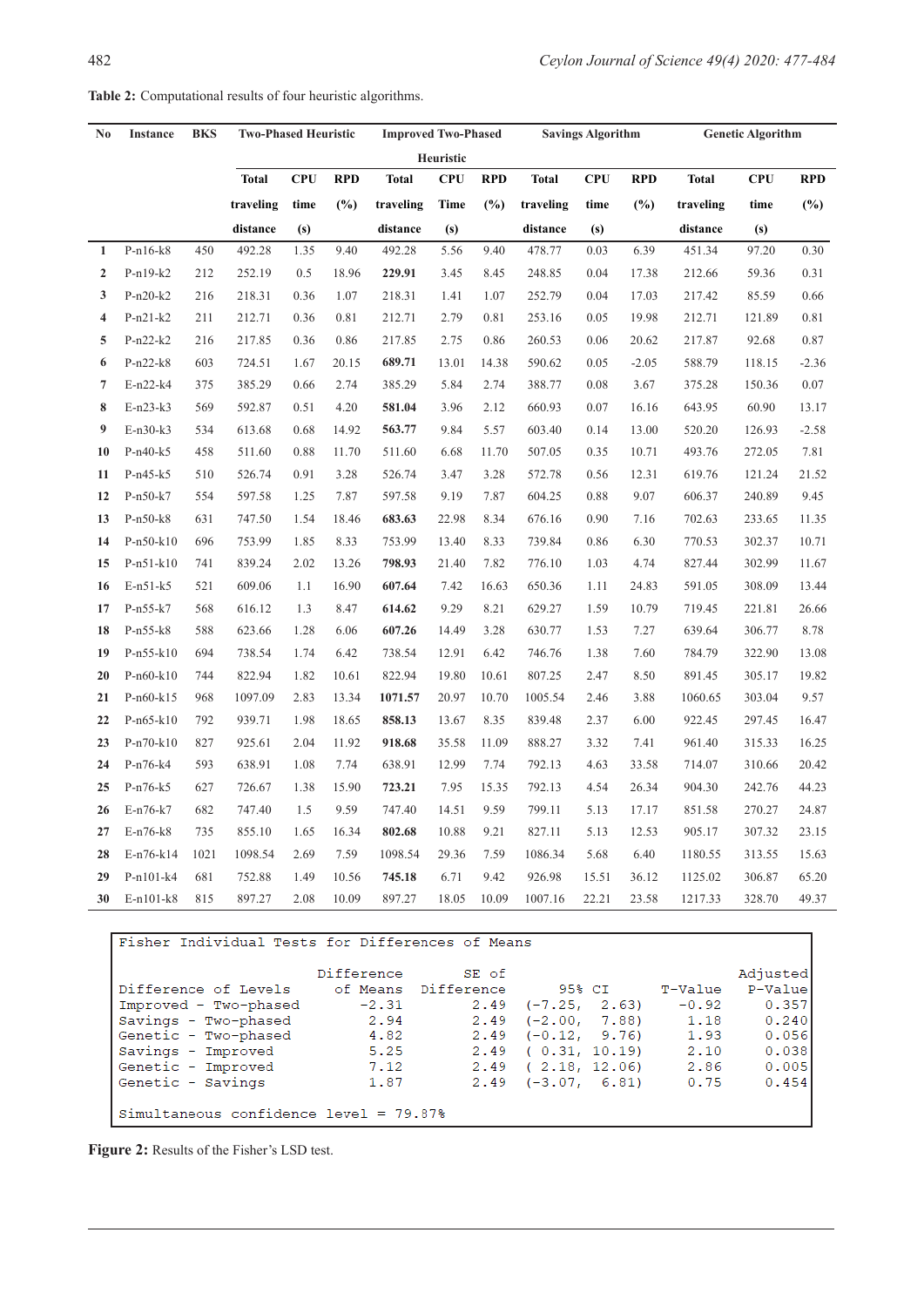

Figure 3: Consumed CPU time for execution.

**Table 3:** Results of the four heuristic algorithms.

| <b>Heuristic Algorithm</b>    | <b>Total Distance</b> | CPU time(s) | <b>No. of Vehicles</b> |  |
|-------------------------------|-----------------------|-------------|------------------------|--|
|                               | (km)                  |             | <b>Required</b>        |  |
| Two-Phased Heuristic          | 11905                 | 5.61        | 27                     |  |
| Improved Two-Phased Heuristic | 10567                 | 44.02       | 26                     |  |
| Savings Algorithm             | 10984                 | 13.04       | 27                     |  |
| Genetic Algorithm             | 11096                 | 1177.10     | 26                     |  |

| <b>Route No</b> |              |             |                |                | Route          |              |              |    |              | Load (kg) | Distance (km) |
|-----------------|--------------|-------------|----------------|----------------|----------------|--------------|--------------|----|--------------|-----------|---------------|
| $\mathbf{1}$    | $\mathbf{1}$ | 73          | 82             | 74             | 79             | $\mathbf{1}$ |              |    |              | 3094      | 1194.4        |
| $\overline{c}$  | $\mathbf{1}$ | 68          | 71             | 76             | 60             | $\mathbf{1}$ |              |    |              | 3152.9    | 724.3         |
| $\overline{3}$  | $\mathbf{1}$ | 80          | 78             | 81             | 72             | 67           | 66           | 77 | $\mathbf{1}$ | 3288.9    | 802.2         |
| $\overline{4}$  | $\mathbf{1}$ | 32          | 33             | 70             | 69             | $\mathbf{1}$ |              |    |              | 3482.4    | 577.3         |
| 5               | $\mathbf{1}$ | 34          | 56             | 31             | $\mathbf{1}$   |              |              |    |              | 3365      | 520.7         |
| 6               | $\mathbf{1}$ | 55          | 57             | $\mathbf{1}$   |                |              |              |    |              | 2695      | 524.7         |
| $\tau$          | $\mathbf{1}$ | 42          | 75             | 62             | $\overline{4}$ | $\mathbf{1}$ |              |    |              | 3243.8    | 492.9         |
| $\,$ $\,$       | $\mathbf{1}$ | 5           | $\overline{3}$ | 29             | 30             | $\,1$        |              |    |              | 3491.8    | 456           |
| 9               | $\mathbf{1}$ | 51          | 35             | 61             | 13             | 15           | $\mathbf{1}$ |    |              | 2912.2    | 387.4         |
| 10              | $\mathbf{1}$ | 44          | $\mathfrak{2}$ | 63             | 45             | $\mathbf{1}$ |              |    |              | 3095.2    | 404.8         |
| 11              | $\mathbf{1}$ | 52          | 58             | $\mathbf{1}$   |                |              |              |    |              | 3188.3    | 404.3         |
| 12              | $\mathbf{1}$ | 37          | 38             | 39             | $\mathbf{1}$   |              |              |    |              | 3117.4    | 379           |
| 13              | $\mathbf{1}$ | 6           | 65             | 64             | $\mathbf{1}$   |              |              |    |              | 2997.9    | 323.9         |
| 14              | $\mathbf{1}$ | 50          | 53             | $\mathbf{1}$   |                |              |              |    |              | 3417.2    | 358.8         |
| 15              | $\mathbf{1}$ | 46          | 54             | 7              | $\mathbf{1}$   |              |              |    |              | 3341.2    | 304.5         |
| 16              | $\mathbf{1}$ | $\,$ 8 $\,$ | 49             | 17             | $\mathbf{1}$   |              |              |    |              | 3391.4    | 293.2         |
| 17              | $\mathbf{1}$ | 11          | 9              | 10             | $\mathbf{1}$   |              |              |    |              | 2788.8    | 277           |
| 18              | $\mathbf{1}$ | 47          | 59             | $\overline{1}$ |                |              |              |    |              | 3405.1    | 371.9         |
| 19              | $\mathbf{1}$ | 28          | 48             | $\mathbf{1}$   |                |              |              |    |              | 3415.3    | 534           |
| 20              | $\mathbf{1}$ | 40          | 41             | 24             | $\mathbf{1}$   |              |              |    |              | 3393.1    | 212           |
| 21              | $\mathbf{1}$ | 16          | 12             | 14             | $\mathbf{1}$   |              |              |    |              | 2960.5    | 244           |
| 22              | $\mathbf{1}$ | 20          | 18             | 19             | $\mathbf{1}$   |              |              |    |              | 3086.2    | 156           |
| 23              | 1            | 23          | 26             | 27             | 25             | $\mathbf{1}$ |              |    |              | 3468.9    | 152           |
| 24              | $\mathbf{1}$ | 21          | 43             | $\mathbf{1}$   |                |              |              |    |              | 2514.6    | 59.8          |
| 25              | $\mathbf{1}$ | 22          | $\mathbf{1}$   |                |                |              |              |    |              | 1256.8    | 38            |
| 26              | $\mathbf{1}$ | 36          | $\,1$          |                |                |              |              |    |              | 2671.5    | 374           |